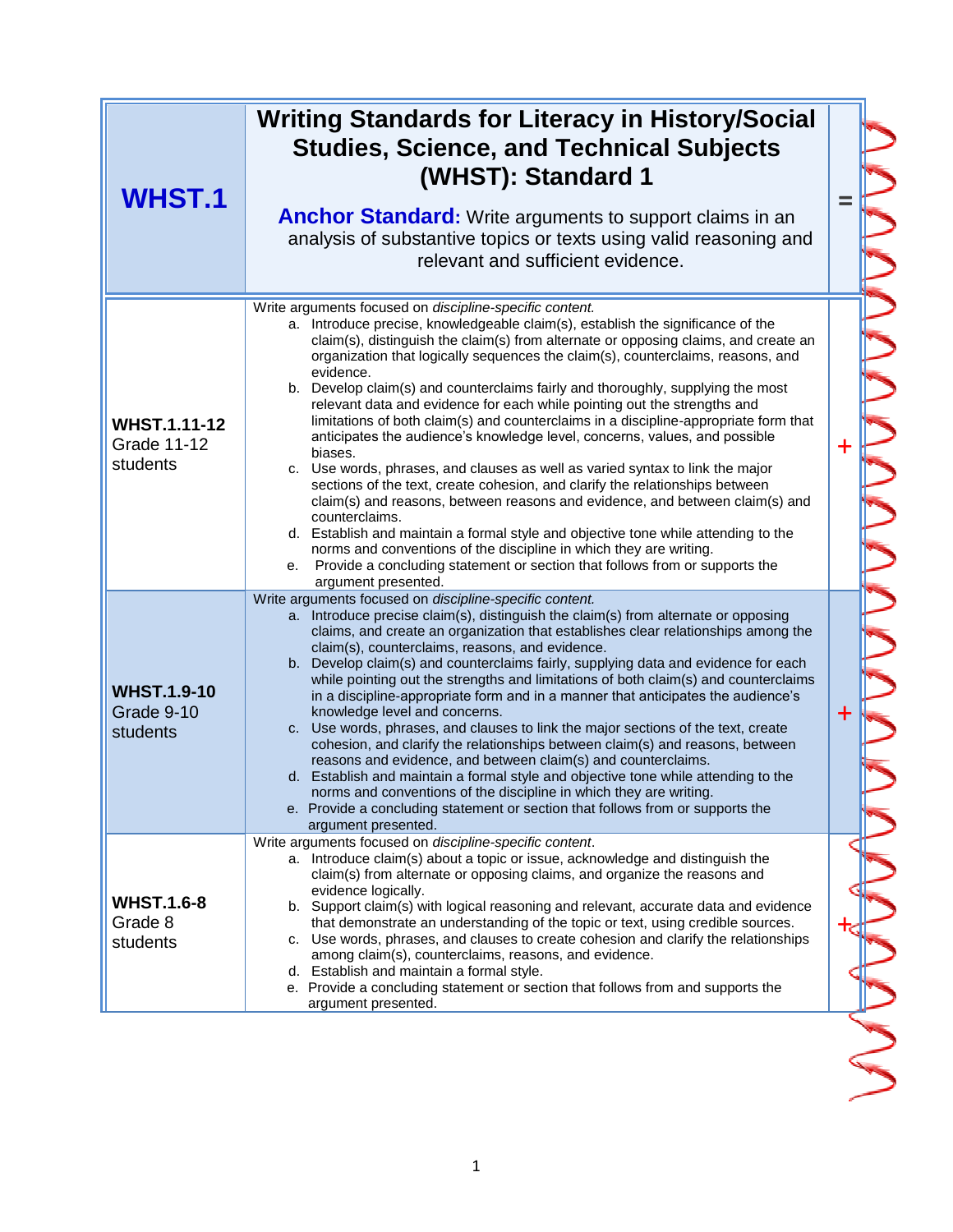| <b>WHST.2</b>                                         | <b>Writing Standards for Literacy in History/Social</b><br><b>Studies, Science, and Technical Subjects</b><br>(WHST): Standard 2<br><b>Anchor Standard:</b> Write informative/explanatory texts to<br>examine and convey complex ideas and information clearly and<br>accurately through the effective selection, organization, and<br>analysis of content.                                                                                                                                                                                                                                                                                                                                                                                                                                                                                                                                                                                                                                                                                                                                                                                                                                                                                                                                                                                                                                                    |   |
|-------------------------------------------------------|----------------------------------------------------------------------------------------------------------------------------------------------------------------------------------------------------------------------------------------------------------------------------------------------------------------------------------------------------------------------------------------------------------------------------------------------------------------------------------------------------------------------------------------------------------------------------------------------------------------------------------------------------------------------------------------------------------------------------------------------------------------------------------------------------------------------------------------------------------------------------------------------------------------------------------------------------------------------------------------------------------------------------------------------------------------------------------------------------------------------------------------------------------------------------------------------------------------------------------------------------------------------------------------------------------------------------------------------------------------------------------------------------------------|---|
| <b>WHST.2.11-12</b><br><b>Grade 11-12</b><br>students | Write informative/explanatory texts, including the narration of historical events,<br>scientific procedures/ experiments, or technical processes.<br>a. Introduce a topic and organize complex ideas, concepts, and information<br>so that each new element builds on that which precedes it to create a<br>unified whole; include formatting (e.g., headings), graphics (e.g., figures,<br>tables), and multimedia when useful to aiding comprehension.<br>b. Develop the topic thoroughly by selecting the most significant and<br>relevant facts, extended definitions, concrete details, quotations, or other<br>information and examples appropriate to the audience's knowledge of the<br>topic.<br>c. Use varied transitions and sentence structures to link the major sections<br>of the text, create cohesion, and clarify the relationships among complex<br>ideas and concepts.<br>d. Use precise language, domain-specific vocabulary and techniques such<br>as metaphor, simile, and analogy to manage the complexity of the topic;<br>convey a knowledgeable stance in a style that responds to the discipline<br>and context as well as to the expertise of likely readers.<br>Provide a concluding statement or section that follows from and supports<br>е.<br>the information or explanation provided (e.g., articulating implications or<br>the significance of the topic).                 | ╈ |
| <b>WHST.2.9-10</b><br>Grade 9-10<br>students          | Write informative/explanatory texts, including the narration of historical events,<br>scientific procedures/experiments, or technical processes.<br>a. Introduce a topic and organize ideas, concepts, and information to make<br>important connections and distinctions; include formatting (e.g.,<br>headings), graphics (e.g., figures, tables), and multimedia when useful to<br>aiding comprehension.<br>b. Develop the topic with well-chosen, relevant, and sufficient facts,<br>extended definitions, concrete details, quotations, or other information<br>and examples appropriate to the audience's knowledge of the topic.<br>c. Use varied transitions and sentence structures to link the major sections<br>of the text, create cohesion, and clarify the relationships among ideas and<br>concepts.<br>d. Use precise language and domain-specific vocabulary to manage the<br>complexity of the topic and convey a style appropriate to the discipline<br>and context as well as to the expertise of likely readers.<br>e. Establish and maintain a formal style and objective tone while attending<br>to the norms and conventions of the discipline in which they are writing.<br>Provide a concluding statement or section that follows from and supports<br>$f_{\star}$<br>the information or explanation presented (e.g., articulating implications or<br>the significance of the topic). | ╅ |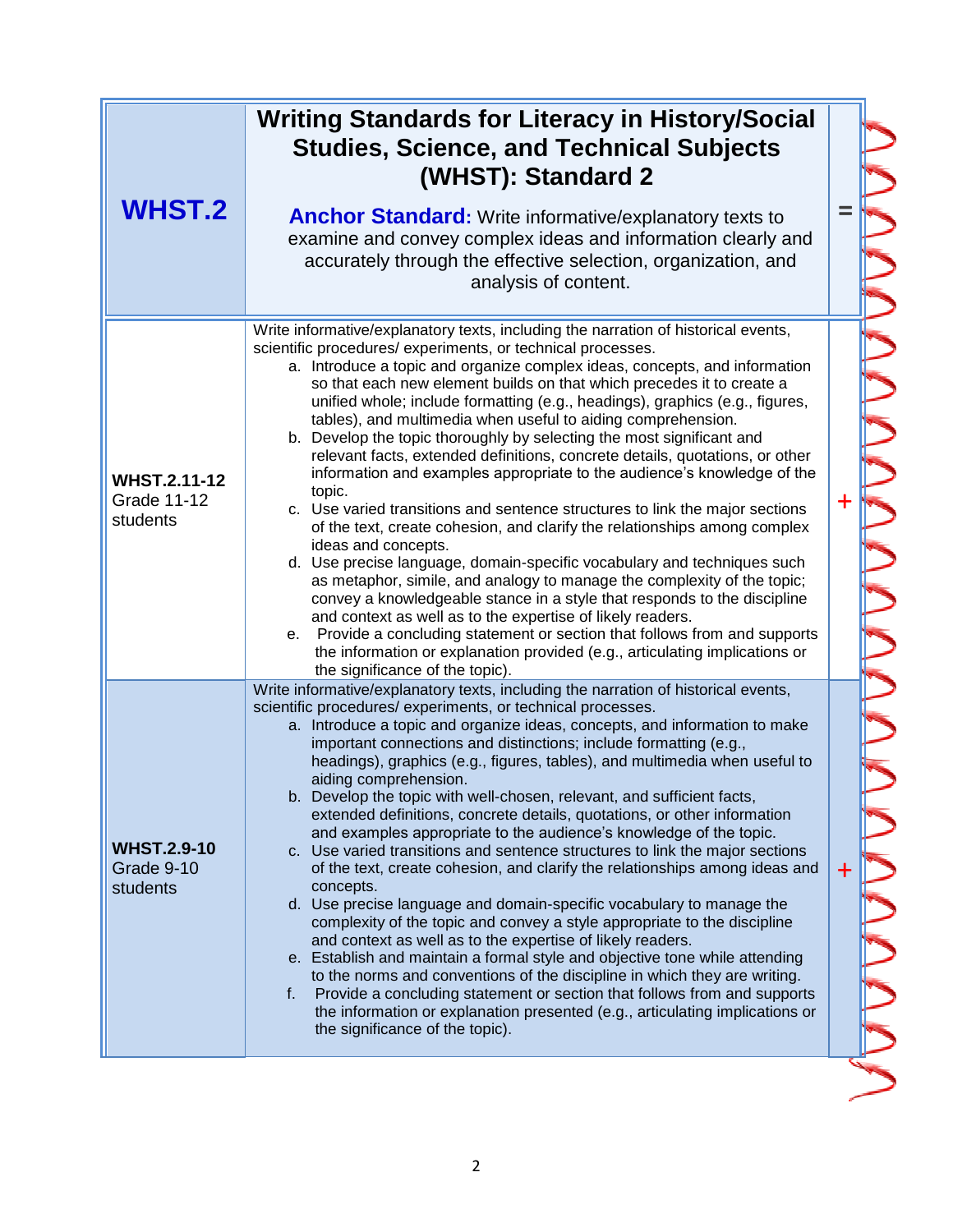| <b>WHST.2</b>                            | <b>Writing Standards for Literacy in History/Social</b><br><b>Studies, Science, and Technical Subjects (WHST):</b><br><b>Standard 2</b>                                                                                                                                                                                                                                                                                                                                                                                                                                                                                                                                                                                                                                                                                                                                                                                                                                                                                     |  |
|------------------------------------------|-----------------------------------------------------------------------------------------------------------------------------------------------------------------------------------------------------------------------------------------------------------------------------------------------------------------------------------------------------------------------------------------------------------------------------------------------------------------------------------------------------------------------------------------------------------------------------------------------------------------------------------------------------------------------------------------------------------------------------------------------------------------------------------------------------------------------------------------------------------------------------------------------------------------------------------------------------------------------------------------------------------------------------|--|
| <b>WHST.2.6-8</b><br>Grade 8<br>students | Write informative/explanatory texts, including the narration of historical events,<br>scientific procedures/experiments, or technical processes.<br>a. Introduce a topic clearly, previewing what is to follow; organize ideas,<br>concepts, and information into broader categories as appropriate to<br>achieving purpose; include formatting (e.g., headings), graphics (e.g.,<br>charts, tables), and multimedia when useful to aiding comprehension.<br>b. Develop the topic with relevant, well-chosen facts, definitions, concrete<br>details, quotations, or other information and examples.<br>c. Use appropriate and varied transitions to create cohesion and clarify the<br>relationships among ideas and concepts.<br>d. Use precise language and domain-specific vocabulary to inform about or<br>explain the topic.<br>e. Establish and maintain a formal style and objective tone.<br>Provide a concluding statement or section that follows from and supports<br>the information or explanation presented. |  |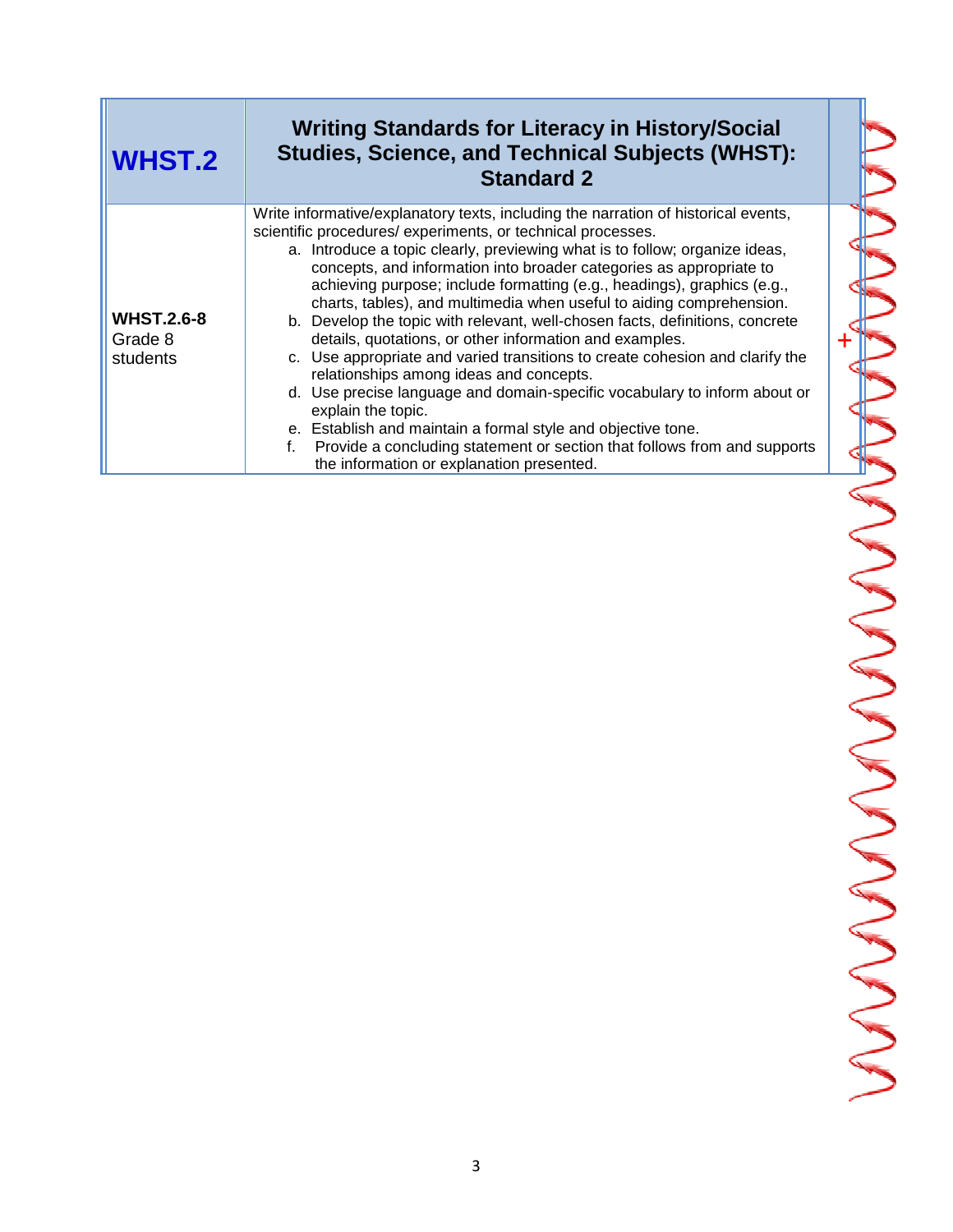| <b>WHST.3</b>                                  | <b>Writing Standards for Literacy in History/Social</b><br><b>Studies, Science, and Technical Subjects</b><br>(WHST): Standard 3                                                      |   |  |
|------------------------------------------------|---------------------------------------------------------------------------------------------------------------------------------------------------------------------------------------|---|--|
|                                                | <b>Anchor Standard:</b> Write narratives to develop real or imagined<br>experiences or events using effective technique, well-chosen<br>details, and well-structured event sequences. |   |  |
| <b>WHST.3.11-12</b><br>Grade 11-12<br>students | (See note; not applicable as a separate requirement)                                                                                                                                  | ╈ |  |
| <b>WHST.3.9-10</b><br>Grade 9-10<br>students   | (See note; not applicable as a separate requirement)                                                                                                                                  | ┿ |  |
| <b>WHST.3.6-8</b><br>Grade 8<br>students       | (See note; not applicable as a separate requirement)                                                                                                                                  |   |  |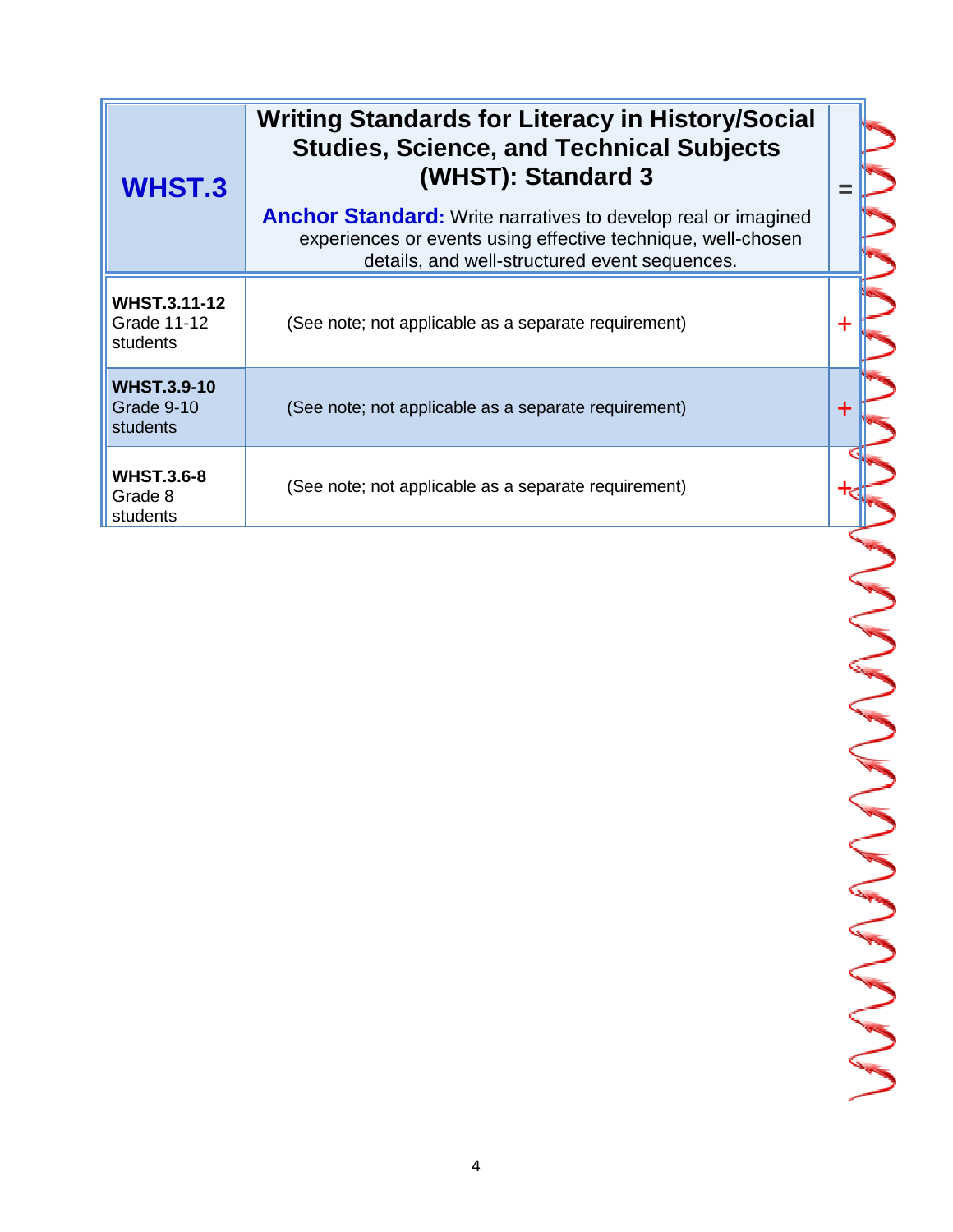| <b>WHST.4</b>                                  | <b>Writing Standards for Literacy in History/Social</b><br><b>Studies, Science, and Technical Subjects</b><br>(WHST): Standard 4<br><b>Anchor Standard:</b> Produce clear and coherent writing in which<br>the development, organization, and style are appropriate to task,<br>purpose, and audience. |   |
|------------------------------------------------|--------------------------------------------------------------------------------------------------------------------------------------------------------------------------------------------------------------------------------------------------------------------------------------------------------|---|
| <b>WHST.4.11-12</b><br>Grade 11-12<br>students | Produce clear and coherent writing in which the development, organization,<br>and style are appropriate to task, purpose, and audience.                                                                                                                                                                | ╅ |
| <b>WHST.4.9-10</b><br>Grade 9-10<br>students   | Produce clear and coherent writing in which the development, organization,<br>and style are appropriate to task, purpose, and audience.                                                                                                                                                                | ╋ |
| <b>WHST.4.6-8</b><br>Grade 8<br>students       | Produce clear and coherent writing in which the development, organization,<br>and style are appropriate to task, purpose, and audience.                                                                                                                                                                | ┿ |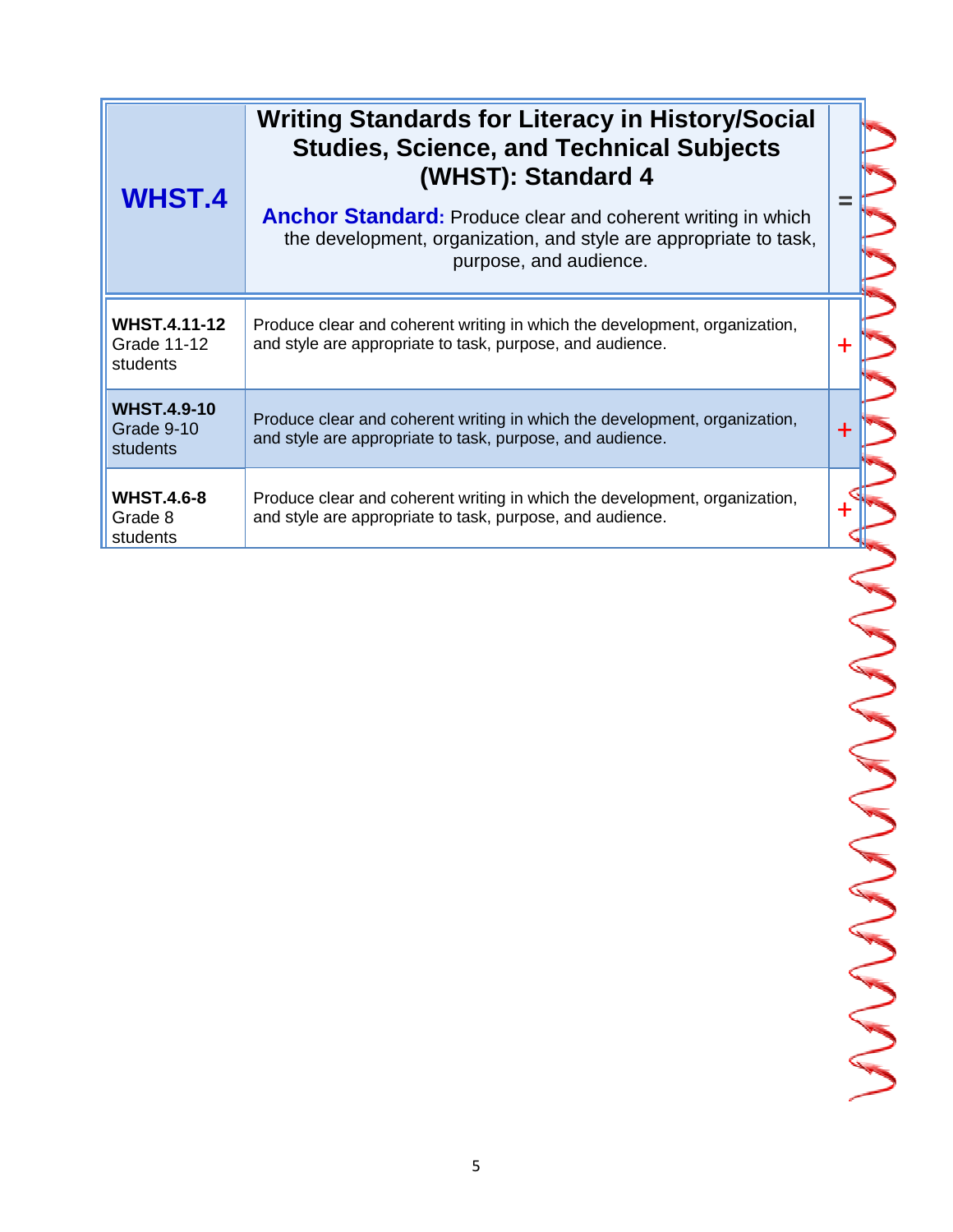| WHST.5                                                | <b>Writing Standards for Literacy in History/Social</b><br><b>Studies, Science, and Technical Subjects</b><br>(WHST): Standard 5<br><b>Anchor Standard:</b> Develop and strengthen writing as needed by<br>planning, revising, editing, rewriting, or trying a new approach. |   |
|-------------------------------------------------------|------------------------------------------------------------------------------------------------------------------------------------------------------------------------------------------------------------------------------------------------------------------------------|---|
| <b>WHST.5.11-12</b><br><b>Grade 11-12</b><br>students | Develop and strengthen writing as needed by planning, revising, editing, rewriting,<br>or trying a new approach, focusing on addressing what is most significant for a<br>specific purpose and audience.                                                                     | ╉ |
| <b>WHST.5.9-10</b><br>Grade 9-10<br><b>students</b>   | Develop and strengthen writing as needed by planning, revising, editing, rewriting,<br>or trying a new approach, focusing on addressing what is most significant for a<br>specific purpose and audience.                                                                     | ╈ |
| <b>WHST.5.6-8</b><br>Grade 8<br><b>Students</b>       | With some guidance and support from peers and adults, develop and strengthen<br>writing as needed by planning, revising, editing, rewriting, or trying a new<br>approach, focusing on how well purpose and audience have been addressed.                                     | ┹ |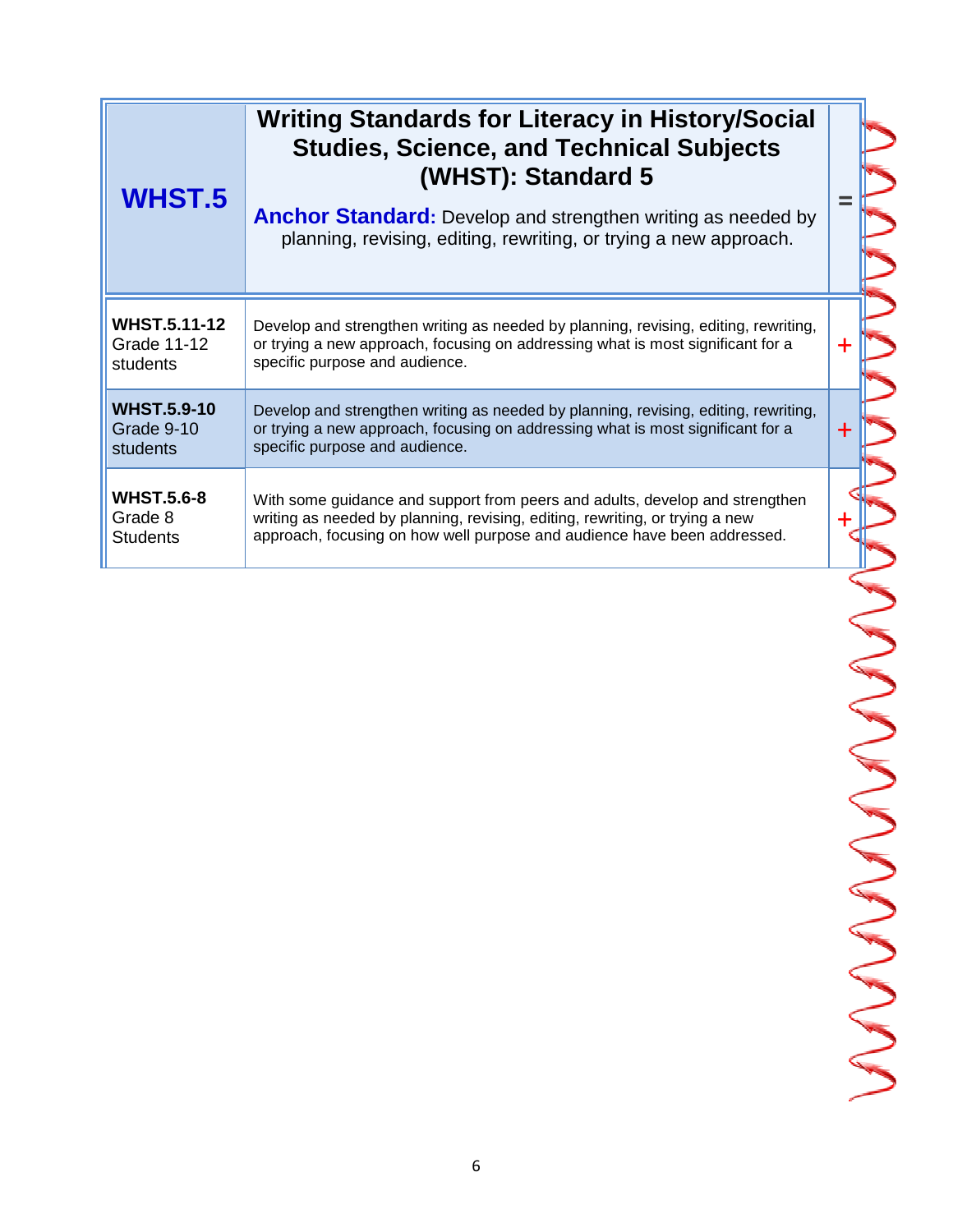| <b>WHST.6</b>                                   | <b>Writing Standards for Literacy in History/Social</b><br><b>Studies, Science, and Technical Subjects</b><br>(WHST): Standard 6<br><b>Anchor Standard:</b> Use technology, including the Internet, to<br>produce and publish writing and to interact and collaborate with<br>others. |         |  |
|-------------------------------------------------|---------------------------------------------------------------------------------------------------------------------------------------------------------------------------------------------------------------------------------------------------------------------------------------|---------|--|
| <b>WHST.6.11-12</b><br>Grade 11-12<br>students  | Use technology, including the Internet, to produce, publish, and update<br>individual or shared writing products in response to ongoing feedback,<br>including new arguments or information.                                                                                          | $\ddag$ |  |
| <b>WHST.6.9-10</b><br>Grade 9-10<br>students    | Use technology, including the Internet, to produce, publish, and update<br>individual or shared writing products, taking advantage of technology's<br>capacity to link to other information and to display information flexibly and<br>dynamically.                                   | $\pm$   |  |
| <b>WHST.6.6-8</b><br>Grade 8<br><b>Students</b> | Use technology, including the Internet, to produce and publish writing and<br>present the relationships between information and ideas clearly and efficiently.                                                                                                                        |         |  |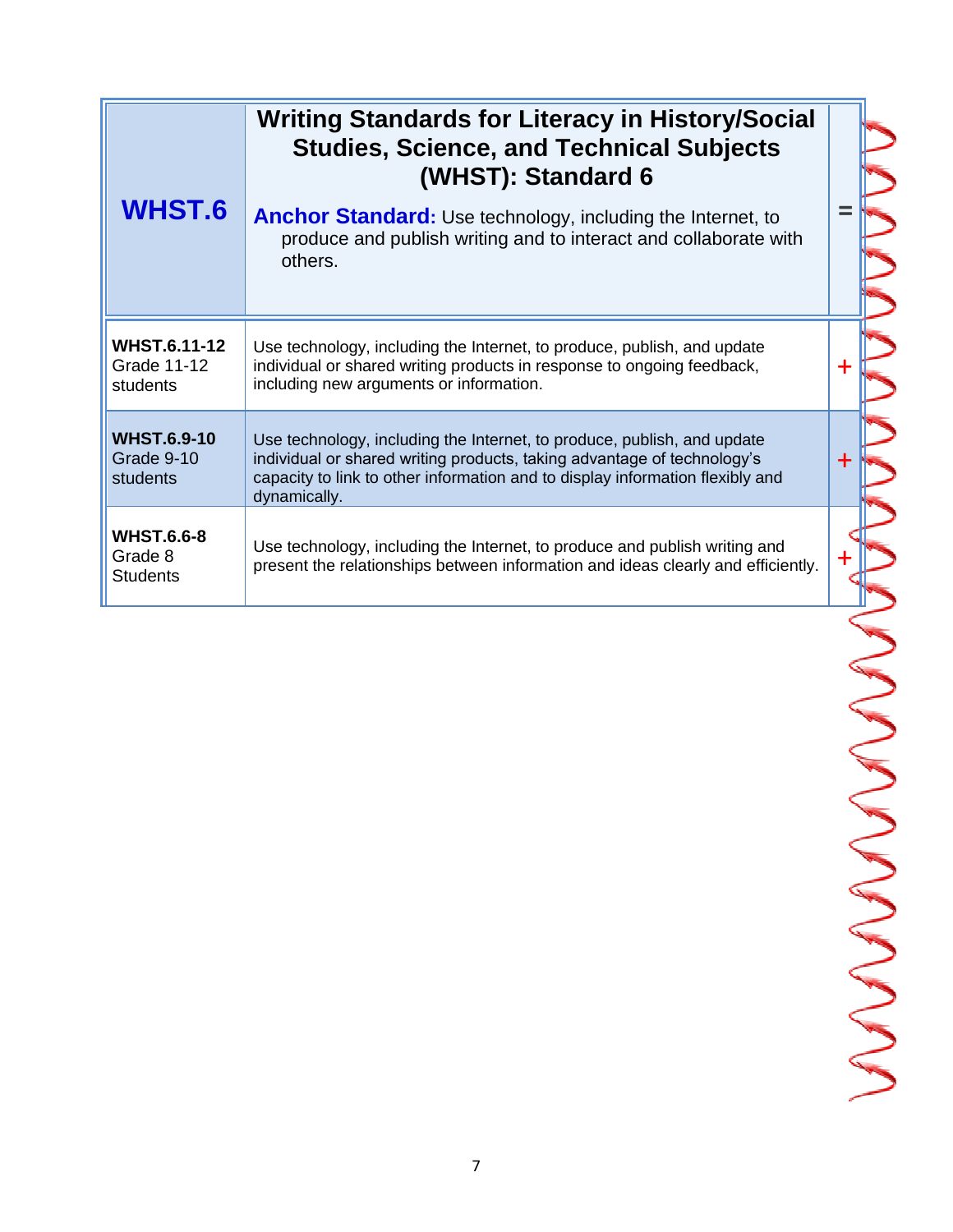| <b>WHST.7</b>                                         | <b>Writing Standards for Literacy in History/Social</b><br><b>Studies, Science, and Technical Subjects</b><br>(WHST): Standard 7<br><b>Anchor Standard:</b> Conduct short as well as more sustained<br>research projects based on focused questions, demonstrating<br>understanding of the subject under investigation. |   |  |
|-------------------------------------------------------|-------------------------------------------------------------------------------------------------------------------------------------------------------------------------------------------------------------------------------------------------------------------------------------------------------------------------|---|--|
| <b>WHST.7.11-12</b><br><b>Grade 11-12</b><br>students | Conduct short as well as more sustained research projects to answer a question<br>(including a self-generated question) or solve a problem; narrow or broaden the<br>inquiry when appropriate; synthesize multiple sources on the subject,<br>demonstrating understanding of the subject under investigation.           | ┿ |  |
| <b>WHST.7.9-10</b><br>Grade 9-10<br>students          | Conduct short as well as more sustained research projects to answer a question<br>(including a self-generated question) or solve a problem; narrow or broaden the<br>inquiry when appropriate; synthesize multiple sources on the subject,<br>demonstrating understanding of the subject under investigation.           |   |  |
| <b>WHST.7.6-8</b><br>Grade 8<br><b>Students</b>       | Conduct short research projects to answer a question (including a self-generated<br>question), drawing on several sources and generating additional related, focused<br>questions that allow for multiple avenues of exploration.                                                                                       |   |  |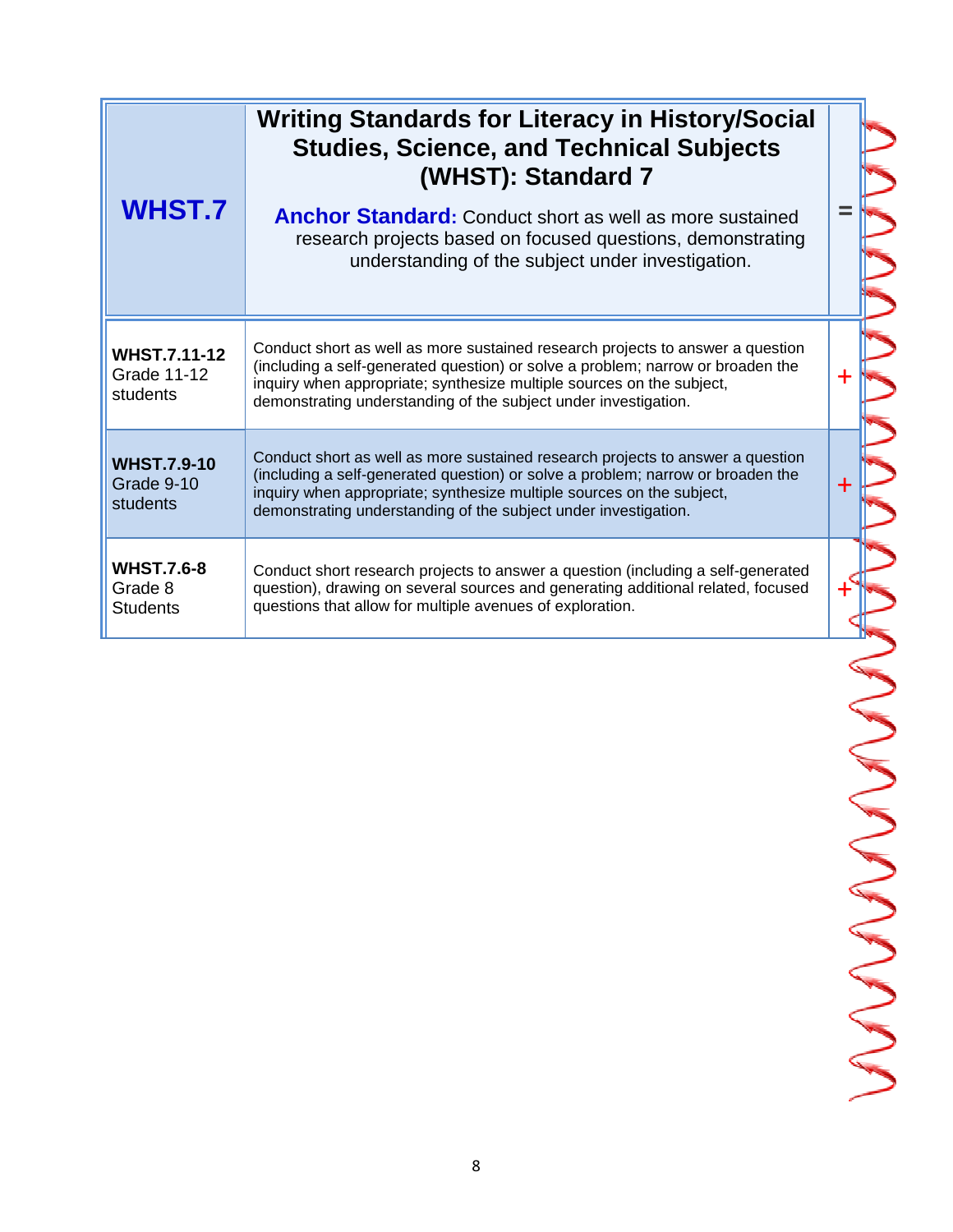| WHST.8                                                | <b>Writing Standards for Literacy in History/Social</b><br><b>Studies, Science, and Technical Subjects</b><br>(WHST): Standard 8<br><b>Anchor Standard:</b> Gather relevant information from multiple<br>print and digital sources, assess the credibility and accuracy of<br>each source, and integrate the information while avoiding<br>plagiarism.                                                                            |        |  |
|-------------------------------------------------------|-----------------------------------------------------------------------------------------------------------------------------------------------------------------------------------------------------------------------------------------------------------------------------------------------------------------------------------------------------------------------------------------------------------------------------------|--------|--|
| <b>WHST.8.11-12</b><br><b>Grade 11-12</b><br>students | Gather relevant information from multiple authoritative print and digital sources,<br>using advanced searches effectively; assess the strengths and limitations of each<br>source in terms of the specific task, purpose, and audience; integrate information<br>into the text selectively to maintain the flow of ideas, avoiding plagiarism and<br>overreliance on any one source and following a standard format for citation. | $\div$ |  |
| <b>WHST.8.9-10</b><br>Grade 9-10<br>students          | Gather relevant information from multiple authoritative print and digital sources<br>(primary and secondary), using advanced searches effectively; assess the<br>usefulness of each source in answering the research question; integrate<br>information into the text selectively to maintain the flow of ideas, avoiding<br>plagiarism and following a standard format for citation. CA                                          |        |  |
| <b>WHST.8.6-8</b><br>Grade 8<br>students              | Gather relevant information from multiple print and digital sources (primary and<br>secondary), using search terms effectively; assess the credibility and accuracy of<br>each source; and quote or paraphrase the data and conclusions of others while<br>avoiding plagiarism and following a standard format for citation. CA                                                                                                   |        |  |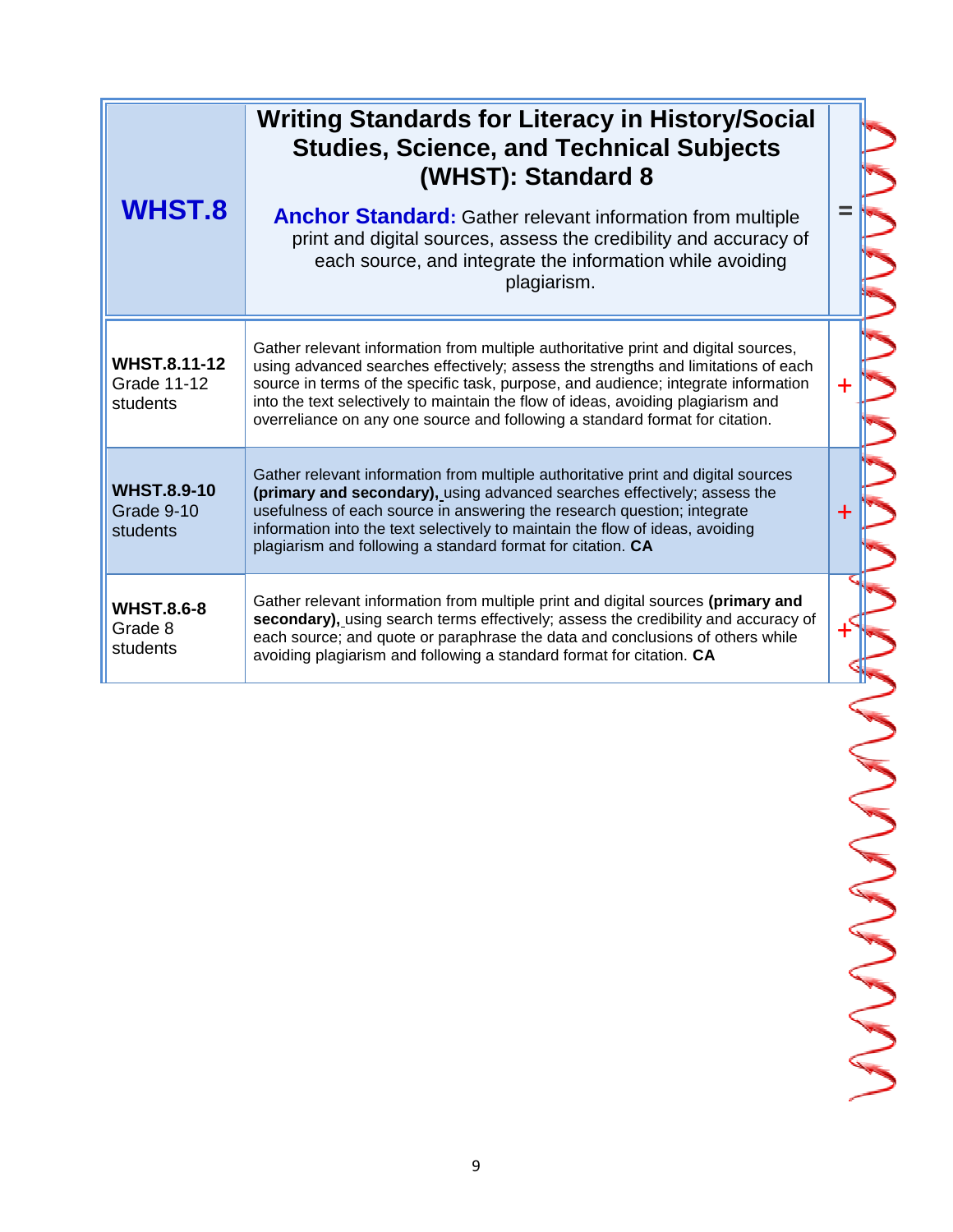| WHST.9                                                | <b>Writing Standards for Literacy in History/Social</b><br><b>Studies, Science, and Technical Subjects</b><br>(WHST): Standard 9<br><b>Anchor Standard:</b> Draw evidence from literary and or<br>informational texts to support analysis, reflection, and research. |   |
|-------------------------------------------------------|----------------------------------------------------------------------------------------------------------------------------------------------------------------------------------------------------------------------------------------------------------------------|---|
| <b>WHST.9.11-12</b><br><b>Grade 11-12</b><br>students | Draw evidence from informational texts to support analysis, reflection, and<br>research.                                                                                                                                                                             | + |
| <b>WHST.9.9-10</b><br>Grade 9-10<br>students          | Draw evidence from informational texts to support analysis, reflection, and<br>research.                                                                                                                                                                             | ┿ |
| <b>WHST.9.6-8</b><br>Grade 8<br><b>Students</b>       | Draw evidence from informational texts to support analysis reflection, and<br>research.                                                                                                                                                                              |   |